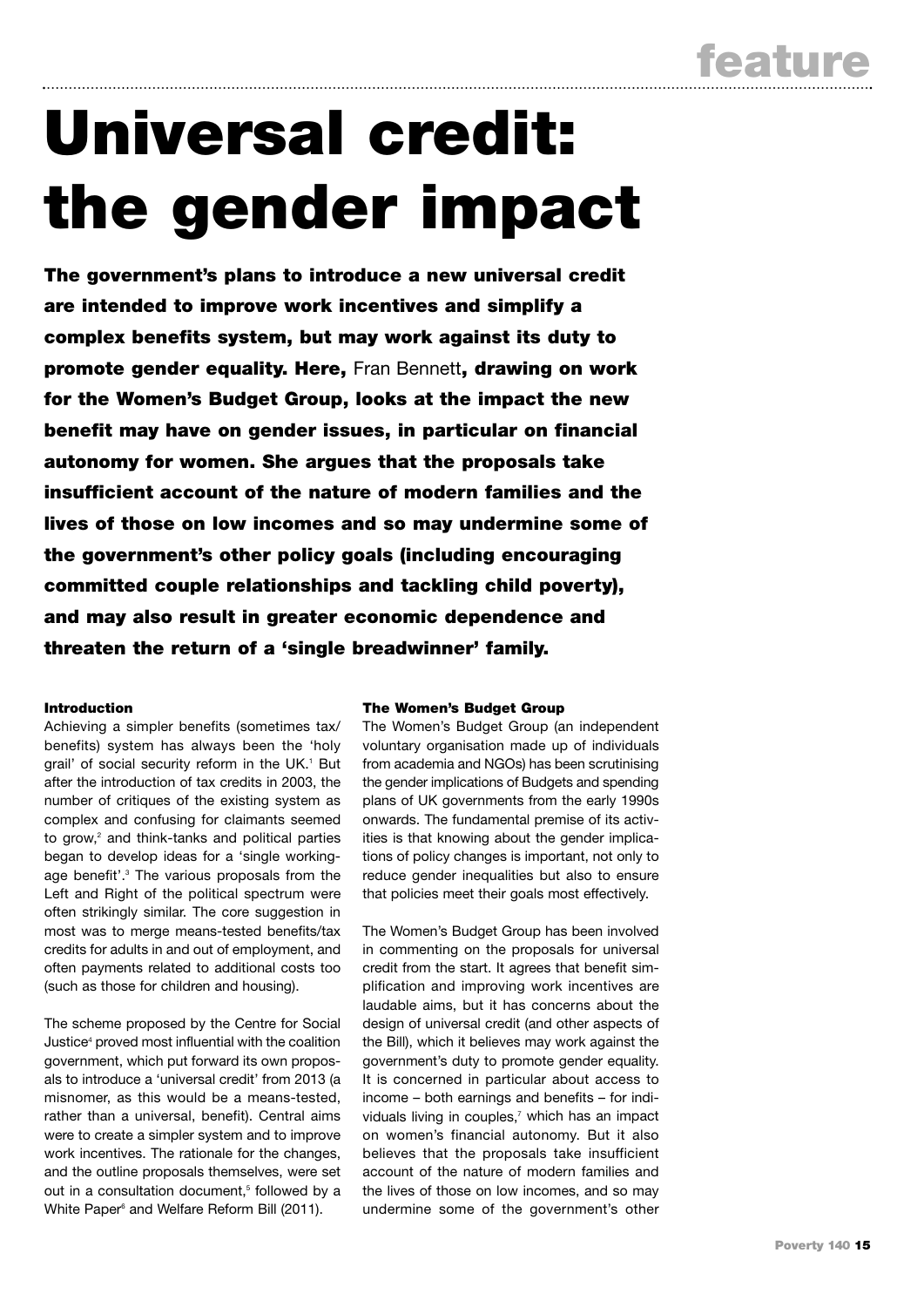policy goals – including encouraging committed couple relationships and tackling child poverty.

## Access to independent income: earnings

More couples in the UK now have two earners. We know that 'second earners', often women, are particularly sensitive to incentives. Under universal credit, however, the withdrawal of benefit as incomes rise will be at a much higher rate for many 'second earners' – even leaving aside childcare costs. This is, in part, because couples will currently only get one 'disregard' (income ignored before it counts against universal credit) between them, so if the 'first earner' has already used that up, the 'second earner's' earnings will reduce their universal credit from the first pound. This is the situation now with tax credits. But under universal credit, the rate of withdrawal, at 65 per cent, is much higher than the current tax credits taper.<sup>8</sup> At the time of writing, the exact shape of help with childcare costs under universal credit had not been clarified. However, in order to extend assistance to those in 'mini-jobs' of a few hours per week without spending additional resources, the government will have to reduce the help given to those working longer hours – which will exacerbate the situation described here for 'second earners'. And the 'poverty trap' facing them is likely to be more visible, because 'real time' information from employers will be used to reduce universal credit more quickly in line with additional income.<sup>9</sup>

Fewer 'second earners' in couples would not only mean fewer women with access to an income of their own, it would also work against the aims of the improved maternity provisions and the sharing of parenting roles supported by the government. In addition, while the personalised conditionality under universal credit will be encouraging both individuals in couples, where appropriate, into the labour market, the message given by the higher withdrawal rate will contradict this for many potential 'second earners'. And while the government boasts of taking lowpaid earners out of tax, many 'second earners' will lose at least two-thirds of each pound.

The government seems to be relaxed about the likelihood of fewer dual earner couples, saying that increased income under universal credit for the main earner will help families achieve their preferred work-life balance.10 But work-life balance has hitherto been seen as a goal for individuals to attain, rather than one that applies to households. And these rules will apply to couples without caring responsibilities as well as those with them. The government also argues that its

main priority is to help at least one person into work, to reduce the number of workless households. But we know that lone parents who were in employment as partners in intact couples are less likely to be jobless after family breakdown, so ensuring that 'second earners' in couples have adequate incentives to enter paid work is also important to this key government aim.

# Access to independent income: nonmeans-tested benefits

Another important route to an independent income is via non-means-tested benefits. The Women's Budget Group welcomes the retention of carer's allowance (which at one time seemed in danger of being swallowed up in means-tested universal credit), but it is concerned about the knock-on effects of the proposed changes in the Welfare Reform Bill to disability benefits for additional costs, as this is the way entitlement to carer's allowance is currently established.

In addition, there is great concern about time limiting contributory employment and support allowance (ESA) for the work-related activity group to a year. This will affect more men than women, as shown in the official Equality Impact Assessment, but where it is the woman who is affected, means-tested compensation will be less likely, as women are more likely to have partners with earnings that disqualify the couple from benefit.<sup>11</sup> For both men and women in couples, time limiting contributory ESA means they will become dependent on their partners after a year just because they cannot work.

With these proposals and the impact of universal credit on potential 'second earners', a clear theme emerges: while the government is very keen to attack 'welfare dependency', it seems much less concerned about economic dependence within the family, and appears to hark back to a previous model of a single-earner family that many argue is no longer appropriate for today's needs.<sup>12</sup>

### Universal credit: overview

Universal credit will amalgamate benefits/tax credits which currently have varying purposes and may be owned/claimed by, and paid to, different people (including different individuals within couples), often at different intervals, and withdrawn at different rates in a certain order. It is proposed that universal credit will be claimed and owned by couples jointly, usually paid in full to one partner, and withdrawn at the same rate across all elements of the payment; the government has confirmed that it will be paid monthly.<sup>13</sup> The closest parallel is perhaps joint claims for income-based jobseeker's allowance. But the

**While the government is very keen to attack 'welfare dependency', it seems much less concerned about economic dependence within the family**

...................

. . . . . . . . . . . . . . . . . . . .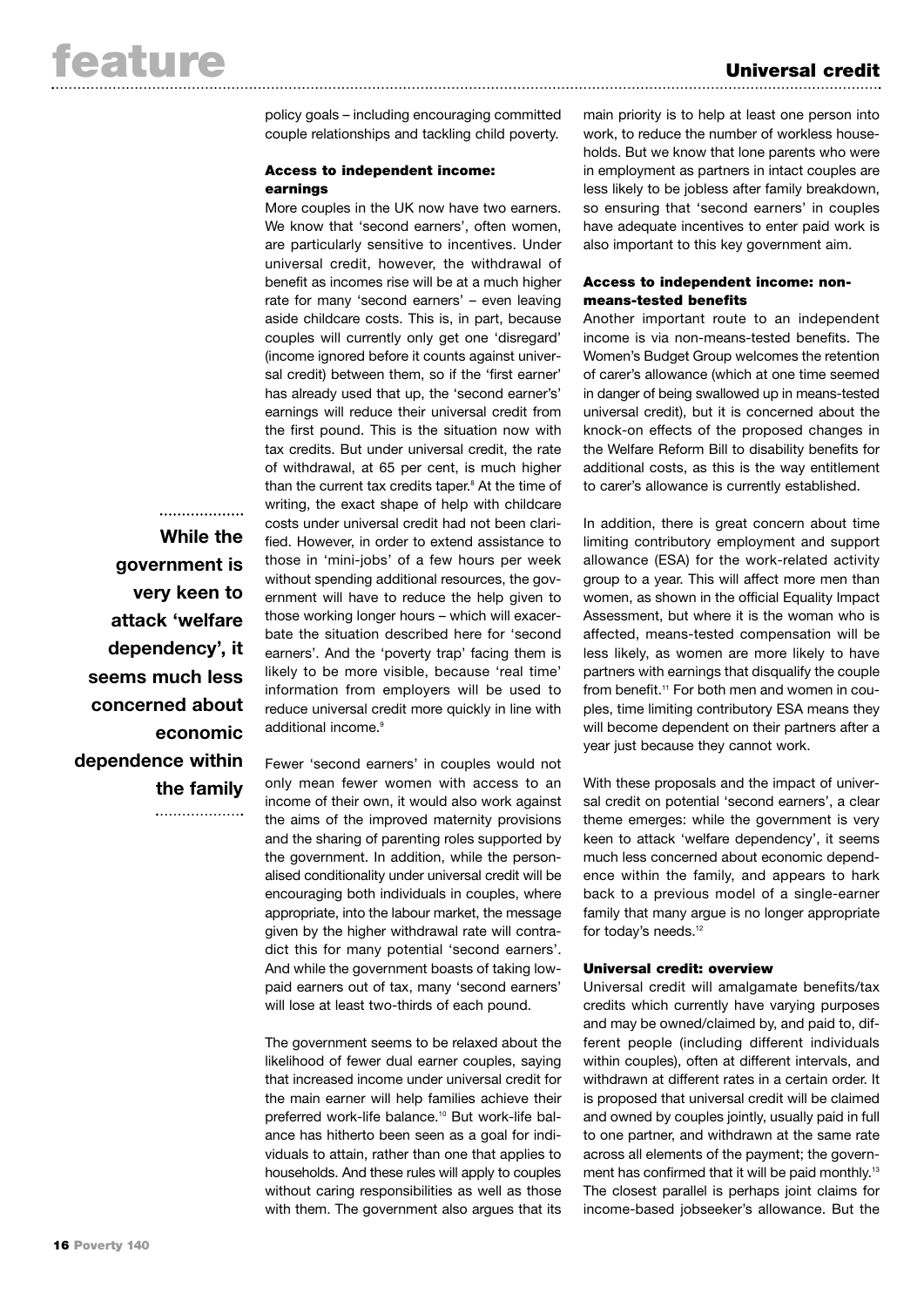absorption of help with housing costs into universal credit makes decisions about payment even more significant.<sup>14</sup> This is therefore a radical change that raises a number of issues, several of which have gender implications. The discussion below focuses on two: who should be paid universal credit in couples, and how often it should be paid.

## Who should be paid universal credit in couples?

As with current means-tested benefits/tax credits, whoever universal credit is paid to it will not constitute an independent income in the same sense as earnings or non-means-tested benefits. This is because for couples it will involve joint assessment of needs and resources, as well as joint claiming, ownership and liability. So an individual's income is affected by her/his partner's presence, actions and resources; and if one partner's income and/or assets are high enough for the couple to be ineligible, the other partner will get no universal credit. It is therefore also important to consider wider concerns, as noted above.

Over recent years, debate has taken place in the UK about the recipient of means-tested benefits/tax credits in couples in relation to support for children and support in work in particular. Several arguments have been made. One is that the partner with the main responsibility for looking after the children's day-to-day needs (often, though not always, the mother) should receive the benefit for that purpose – which should be labelled as such if possible. It has been argued that this is likely to be the partner with lower, or no, other income.

There is also a more general case that relationships are likely to be more equal and balanced if both members of the couple have some income of their own. Certainly there is evidence that economic abuse is a component of domestic abuse in many cases.<sup>15</sup> The principle of rights and responsibilities would suggest that the individual conditionality under universal credit should be matched by more individual rights to benefit (as in Australia).<sup>16</sup>

A leaked paper suggested that the government was considering paying universal credit to women in couples.<sup>17</sup> But its official position is that it wants to make a single payment of universal credit in couples in the majority of cases, with couples choosing which partner should receive it, and regulations allowing (as now) for splitting benefit in certain circumstances only.

The government justifies this in three ways.

First, such an arrangement would resemble wages, so couples could see how their work decisions affected their benefit. But as noted above, many couples now have two earners, not one. And in any case, universal credit is jointly claimed, jointly owned and jointly assessed; none of these is true of wages. The government argues that 'interference' would undermine the responsibility of couples in managing their affairs. But the government is 'interfering' in any case, by making couples choose one partner to receive the payment. It also says decisions over the allocation of resources are best made by households themselves.<sup>18</sup> But whoever universal credit is paid to, couples can decide how to spend it  $-$  it is just that experience shows that certain 'nudges' seem to work in terms of maximising the welfare of individuals within the household (such as labelling payments for children and paying them to the main carer). And, logically, if the government thinks choice is important, it should also allow couples to choose to split the payment between them, in the proportions they decide are appropriate.

At the time of writing, discussions are still underway about alternatives to the government's preferred option of requiring couples to choose one payee for universal credit. One argument that may be persuasive is that the government's own aim of encouraging committed coupledom may be undermined by this arrangement, as it could act as a financial disincentive to single people considering moving in with a new partner. Arrangements for universal credit must be flexible enough to work for all kinds of families, not just long-term stable married couples.

### Frequency of payment

Currently, there is a variety of payment periods for different benefits/tax credits. Tax credit claimants can choose whether to receive them weekly or four-weekly. Many major means-tested benefits are paid fortnightly. The government proposes to pay universal credit monthly. This, it says, is the modern way, and resembles the way wages are paid. But at least one in five employees are in fact still paid weekly or fortnightly<sup>19</sup> and monthly payment does not fit well with many low-income families' patterns of managing their money.

The government says those who find the transition to monthly budgeting difficult could be given help with budgeting, including financial advice and interim and bridging loans. But this would be costly and labour intensive, and presumably it would mean having to apply, thus admitting you were failing. Nearly 40 per cent of families with children in the bottom fifth of the ..................................... **The government… wants to make a single payment of universal credit in couples**

. . . . . . . . . . . . . . . .